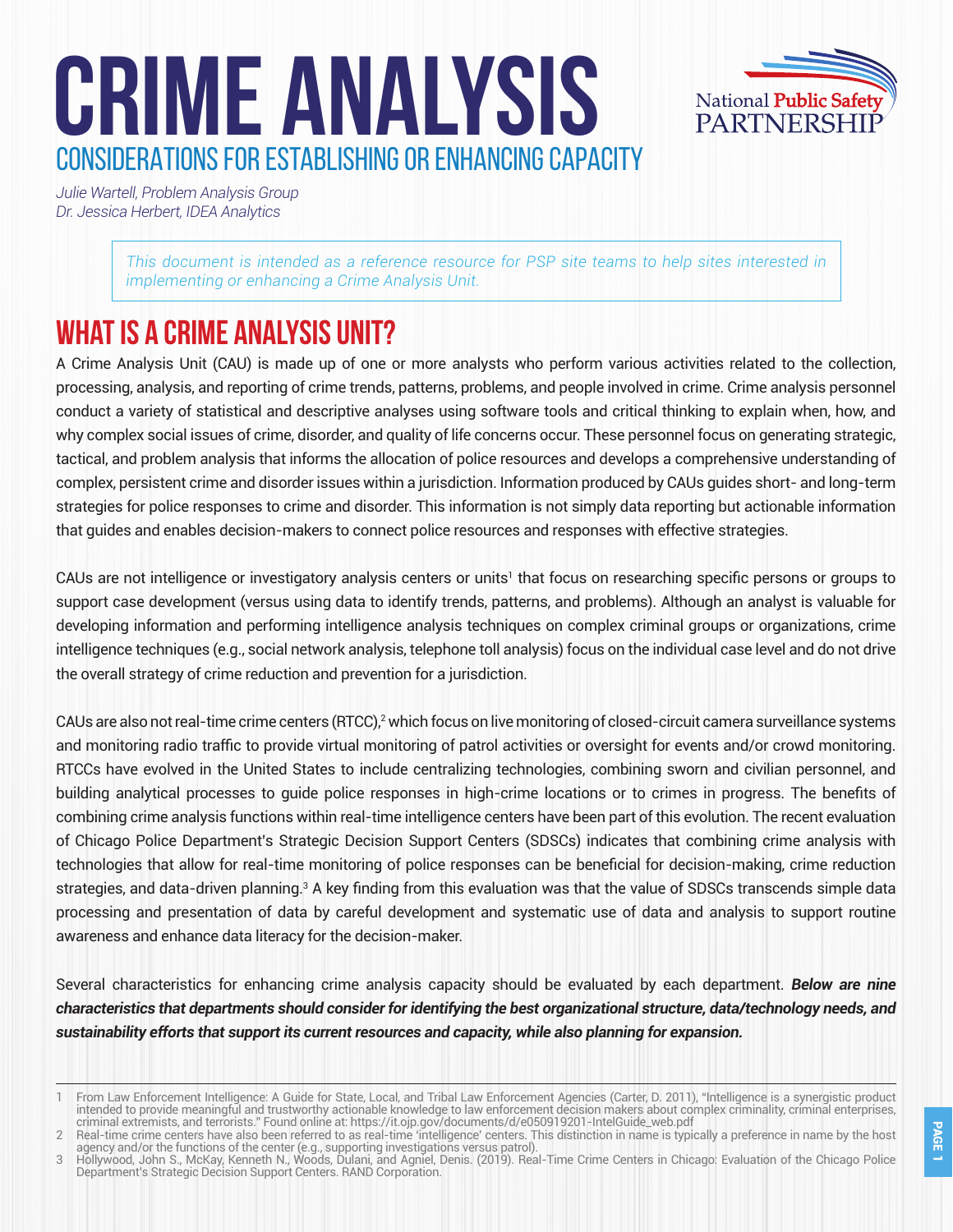### Organizational Structure

- 1.*Readiness and commitment of your department's leadership.* A department leadership's understanding of the benefits and capabilities of crime analysis supports the development of both human and technology resources within the agency. Leadership should be making decisions about existing human resources (e.g., current analytical staff) and the potential to recruit specific talent based on knowledge, skills, and abilities in computer/data science, applied crime theory, and other statistical fields (see Characteristics 4). In addition to the human resources that are leveraged to create an analysis unit, leadership should plan for an assessment of existing data access and quality (see Characteristics 5) and technology (see Characteristics 6) to plan for future budgetary needs to enhance the sources and tools used to systematize processes and allow for robust analysis.
- 2.*Decision on span of control or influence.* The department should evaluate the primary objective(s) or functions that an analysis unit is supporting and the analytic expectations. CAUs with the primary objective(s) to support patrol operations will be embedded within the patrol division responding to a single supervisor at the command level, or several supervisors based on districts or reporting areas. For CAUs with the primary objective(s) to support persistent crime concerns and develop long-term prevention and reduction strategies, should be positioned among executive ranks within the organization, allowing crime analysts to focus on problem- and strategic analysis techniques that seek to understand causations of crime and how governmental system levers can be used to change crime patterns.<sup>4</sup> Many police agencies have combined these objectives, requiring the unit to be placed at the command level or in a non-aligned position that allows for responsibility across several divisions and functions. This set up allows the unit to focus on strategy for the entire department rather than workload-specific tasks for divisions.
- 3.*Organizational structure of CAUs.* Over the last 25 years of developing analytical functions within policing, several organizational structures have emerged. Although the efficacy of one structure or another has not been formally measured, there are general benefits and challenges for each. In general, there are three types of organizational structures for CAUs:
	- Centralized
	- Decentralized
	- Hybrid

In a centralized CAU, all analysts are located within the same workspace, report to a single supervisor, sworn or civilian, and coordinate priorities for either a designated unit (embedded within a division) or across multiple police functions (located within the command structure of a department). For centralized units embedded within a division, single problems and/or analysis tend to focus analytical techniques toward short-term and incident-level problems. As described in the Stratified Policing Model, centralized units located higher in the organizational structure are able to focus on strategic responses to address persistent problems.<sup>5</sup>

In a decentralized CAU, analysts are placed in individual workspaces throughout the departmental structure (e.g., within specific units or divisions), with analysts reporting to different supervisors. These analysts focus on tactical analysis of reported crime patterns and provide lookout information to patrol officers for enforcement efforts or to detectives for case development needs. Each analyst adjusts his or her workload and responsibilities by the district or unit commander and likely has variations in the types of information pushed out to officers or detectives. Based on the workload, and the direction of the district commander, the analysts may also support crime intelligence analysis for "top offenders" in the district or other types

<sup>4</sup> Crime analysis within United States police departments has been maturing since the 1960s in balancing tactical, strategic, and administrative analysis processes. These processes are identified by leadership but are also influenced by the political and social demands of an agency. Refer to Gottlieb, Steve and Arenberg, Shel. (1992). *Crime Analysis: From Concepts to Reality*. California Office of Criminal Justice Planning; and Buck, George et al. (1973). *Police Crime Analysis Unit Handbook*. National Institute of Law Enforcement and Criminal justice, Law Enforcement Assistance Administration, US Department of Justice.

<sup>5</sup> See discussion on Stratified Policing Model in Boba, Rachel and Santos, Roberto. (2015). *A Police Organizational Model for Crime Reduction: Institutionalizing Problem Solving, Analysis and Accountability.* US Department of Justice, Office of Community Oriented Policing Services.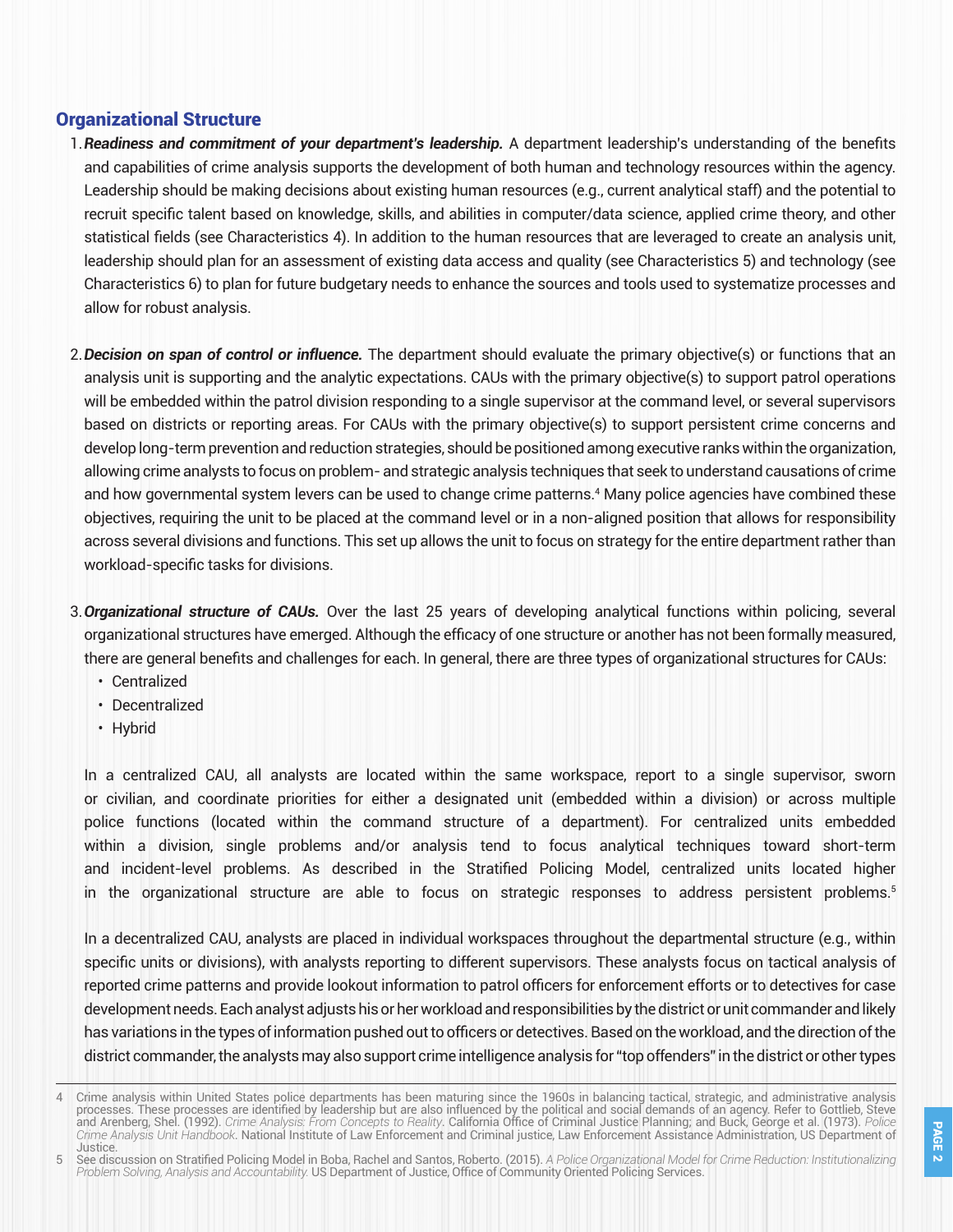of investigative research (e.g., photos, known associates). Departments with decentralized analysts often see variations in the conduct of analysis, and reports are produced based on the variations of the end user(s). These variations may have differential impacts on the agency's mission. However, they do highlight supervisors' differences in how they use analysts.

Some agencies have a hybrid of centralized and decentralized analytical units. Combining the strategic, centralized perspective with the tactical focus of decentralized analysts may provide the department with a balance of analytical support functions and support for specific workloads at the district level. Although this is the ideal aspect of a Stratified Policing Model, these hybrid structures may introduce new complexity into the department if the unit's purpose, and analysts' roles and responsibilities are not clearly defined.<sup>6</sup> If the agency does not have enough analysts, their responsibilities may be spread too thinly among needs to generate comprehensive analysis. A hybrid structure often involves several supervisors of various ranks and influence over the department's mission. The variations of analytical processes and reporting observed in decentralized units are replicated in hybrid units, as are potential redundancies of analysis from the centralized unit to the decentralized analysts at the district level (e.g., reporting crime statistics).

Departments can evaluate the pros and cons of these organizational structures through peer learning experiences, Bureau of Justice Assistance resources such as the National Training and Technical Assistance Center's Crime Analysis on Demand, or other professional development conferences. Appendix A lists some of the advantages of centralized and decentralized organizational structures.

|                                   | <b>Centralized</b>                                                                                                                                                                                                                                         | <b>De-Centralized</b>                                                                           | <b>Hybrid</b>                                                                                                                                                     |
|-----------------------------------|------------------------------------------------------------------------------------------------------------------------------------------------------------------------------------------------------------------------------------------------------------|-------------------------------------------------------------------------------------------------|-------------------------------------------------------------------------------------------------------------------------------------------------------------------|
| <b>Place in the Organization</b>  | Command level                                                                                                                                                                                                                                              | Embedded within one or<br>more divisions                                                        | Has a centralized unit at the<br>command level and individual<br>analysts assigned to the<br>division or precinct level                                           |
| <b>Workspace</b>                  | Single office with all analysts'<br>primary spacess/desks                                                                                                                                                                                                  | Analysts' desks/spaces<br>within assigned districts<br>and/or divisions                         | Centralized unit is in single<br>location with analysts working<br>together, division or precinct<br>level analysts are dispersed in<br>individual offices        |
| <b>Unit Supervisory Structure</b> | Single chain of command;<br>Civilian or sworn                                                                                                                                                                                                              | Multiple chains of<br>command based on<br>assigned districts and/or<br>divisions; usually sworn | Multiple chains of command<br>based on assigned districts<br>and/or divisions including<br>separate for centralized unit;<br>combination of civilian and<br>sworn |
| <b>Type of Analysts</b>           | Typically civilian staff, although<br>some units have dedicated<br>civilian staff with rotations of<br>sworn personnel                                                                                                                                     | Civilian and/or sworn                                                                           | Civilian and/or sworn                                                                                                                                             |
| <b>Types of Analysis</b>          | <b>Strategic and Tactical</b>                                                                                                                                                                                                                              | <b>Tactical and Intelligence</b>                                                                | Strategic, Tactical and<br>Intelligence (varies by<br>dispersion)                                                                                                 |
| <b>Example Police Departments</b> | Civilian: Charlotte-Mecklenburg<br>(NC), Tucson (AZ), New Orleans<br>(LA), Albuquerque (NM),<br>Shawnee (KS), Tempe (AZ),<br>Orlando (FL)<br><b>Combination of Sworn and</b><br>Civilian: Atlanta (GA), New York<br>(NY), Minneapolis (MN), Toledo<br>(OH) | <b>Civilian: Fairfax County</b><br>(VA), Arlington (TX)                                         | Civilian: Denver (CO),<br>Jacksonville (FL)<br><b>Combination of Sworn</b><br>and Civilian: Nashville (TN),<br>Houston (TX); Seattle (WA);<br>Los Angeles (CA)    |

*Table 1. Examples of police departments' organizational structures of crime analysis capacity*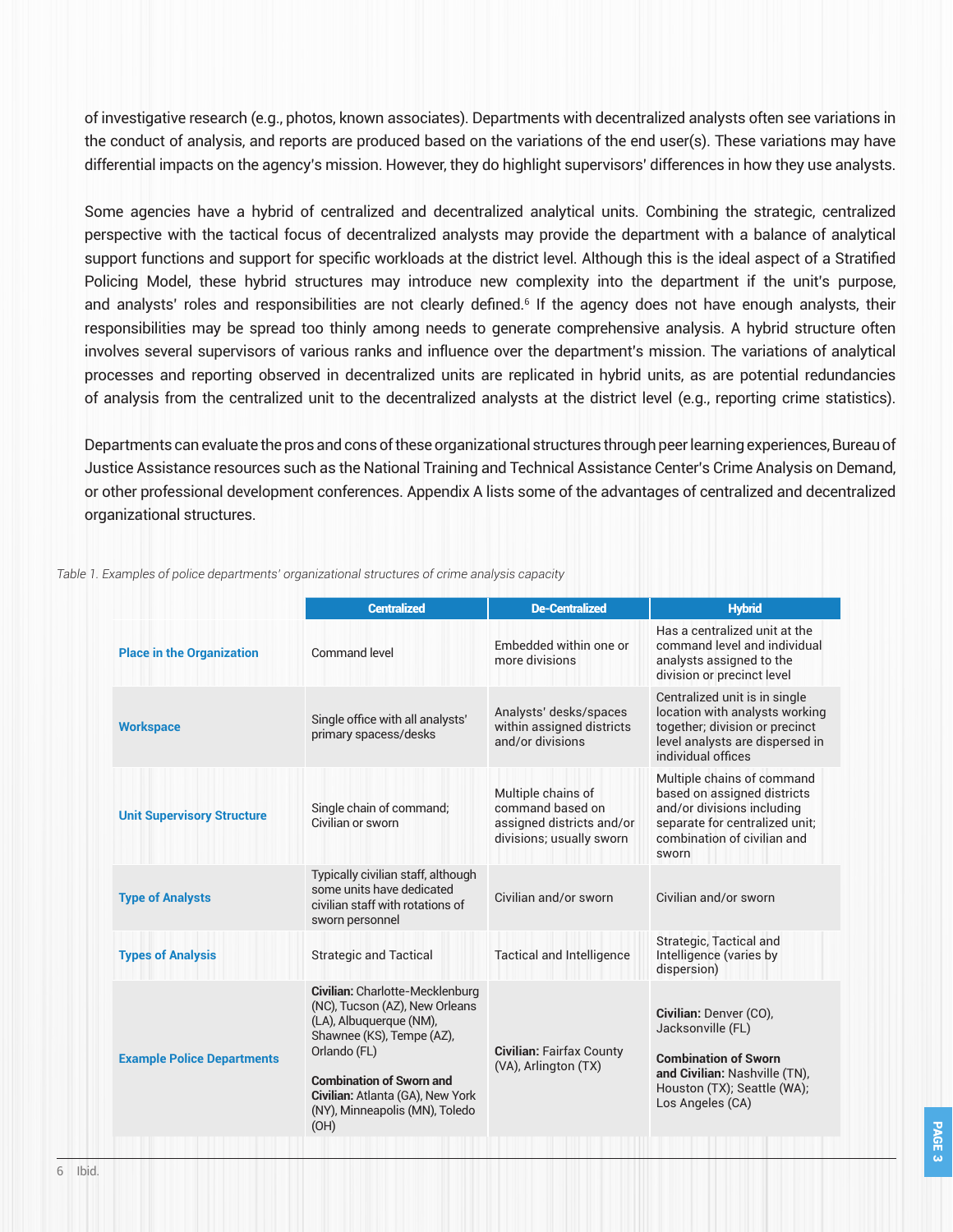4.*Personnel.* Recruiting, hiring, and training the right personnel are vital to the success of building analytic capacity. Once the structure and supervision are in place (based on the three considerations described above), the recruitment or re-structuring of current personnel resources should occur.

If your department has personnel within analyst-type roles, it is suggested that their knowledge, skills and abilities be evaluated against industry standards for crime analysis roles and responsibilities. Current analysts may not be performing analytical processes at optimal levels because they are deviating from their intended roles and/ or are lacking knowledge, skills and abilities. A training plan for analysts that may be performing some analytical roles and/or have the inclination to change job roles may assist in growing new skills and/or refocusing efforts.<sup>7</sup> For example, Baton Rouge (LA) evaluated analysts' roles and responsibilities against the job descriptions for crime and intelligence analysts. The resulting gap analysis indicated that work performed by both analyst types did not match industry standards for analytical processes. To address this deficiency, analysts were sent to training courses and additional training plans were developed to support ongoing professional development.8

For departments recruiting new personnel, there is no one type of training or education that immediately turns recruits into effective analysts.<sup>9</sup> An undergraduate degree helps set the basis for a background in math, writing/ communication, and completing projects. A graduate degree generally provides additional skills in research, statistics, and a higher level of output. Although applicants with criminal justice-related degrees may have studied crime theory and applications to police responses, departments should not limit themselves to these applicants.<sup>10</sup> Many other degrees provide a background in critical thinking, problem solving, statistics, and applying theoretical constructs to practices. Applying these skills to crime problems can be learned. An individual's capacity to engage in critical thinking and problem solving often are more vital to success than his or her academic study area.

As analytical units rely heavily on technology, departments may seek to recruit persons with additional computer science, data science, and information technology skills (e.g., coding, database architecture, data engineer). Recruiting these personnel may be influenced by available regional, city, or county information technology services or partnerships. Departments may be able to share positions with other departments in their jurisdiction, or they may find they need a dedicated data engineer for the first couple years of developing and enhancing their crime analysis capacity.

Although jurisdictions have similar needs in terms of analytic support, individual agencies are likely to have custom needs based on their internal police capacities as well as other city/county departments that may be supporting them, such as information technology units or centralized dispatch facilities. For smaller agencies, the analysts often needs to be a "jack of all trades" to provide support for administrative, tactical and strategic analysis. Whether agencies are large or small, analysts should be cross-trained and have the ability to support all analysis needs even if there is some specialization of the daily responsibilities. This training may range from using analytic tools to applied research skills, depending on an analyst's background and the department's needs.

Finally, communication skills—both verbal and written—are extremely important. Crime analysts should be able to communicate with police personnel at all levels as well as external stakeholders, such as other government

<sup>7</sup> Global Advisory Committee. (2015). *Analyst Professional Development Road Map.* Bureau of Justice Assistance, US Department of Justice. See also International Association of Crime Analyst resources at https://iaca.net/.

See Herbert, J. and Hubbert, N. (2019). *Building Analytical Capacity: Baton Rouge (LA) Police Department*. Bureau of Justice Assistance, US Department of Justice.

Although an understanding of police systems (from experience in dispatch or records) provides an advantage in learning those tools, it does not necessarily translate into critical thinking and analyzing data. Prior law enforcement experience should not be a prerequisite for analytical roles.

<sup>10</sup> Higher learning programs across the criminal justice field have grown to include minors and/or concentrations in crime analysis, geospatial analysis, and other applied sciences to the police field. Because not all college programs are created equal, the evaluation of course work and/or potential exposure during a person's educational career should be considered during recruiting.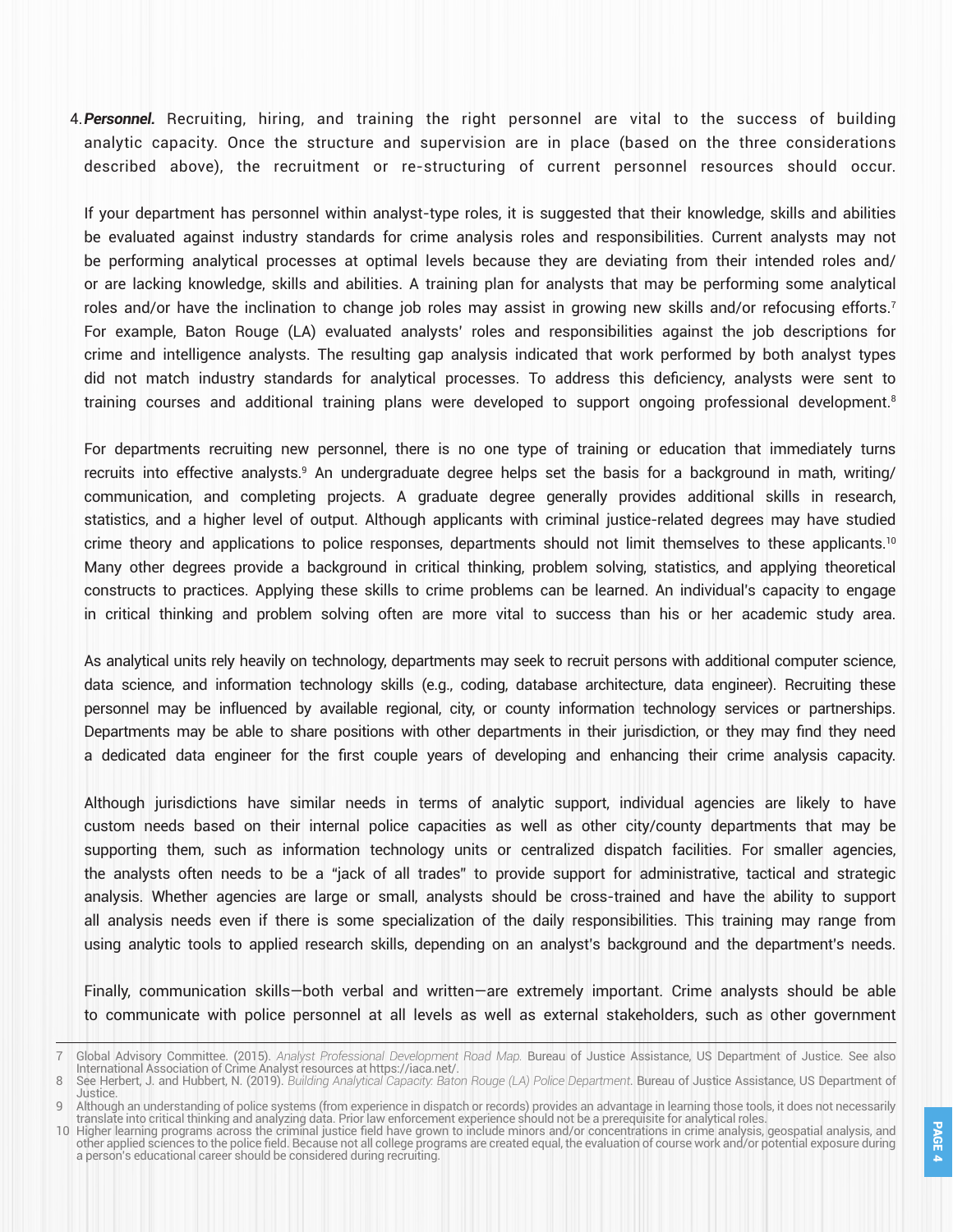officials and community and business owners. Exposing crime analysts to roll calls and internal department briefings, with the explicit role of presenting information, will help analysts develop public speaking skills. Some analysts may be required to speak at government meetings and community meetings; these analysts will requiring the ability to convey transparency with the community and avoid confusing technological jargon.

To ensure success, these analysts' roles and responsibilities are defined and communicated throughout the department. (See Characteristic 8).

### Data and Technology

The goal of analysis is to have timely, relevant, and actionable data for decision-makers. To achieve this goal, there are three critical needs/characteristics:

- Access to relevant data sources
- Supportive technology (e.g., hardware, software, data storage)
- Personnel resources that support technical and data processes
- 5.*Access to relevant data sources.* Analysts must have access to data sources—both crime and non-crime—that allow them to generate a comprehensive understanding of community safety issues and to produce timely and relevant information and products. The combination of these data sources allows analysts to accurately identify and analyze trends and problems that may be affecting other city/county departments and non-governmental stakeholders. Once a problem has been analyzed, the most effective policing responses are often performed in conjunction with these other stakeholders.<sup>11</sup>

For example, if the only way an analyst can extract information for analysis is through requests to information technology and/or a vendor, the timeliness and relevance of data decrease because of procedural delays. The preferred access to department data is directly through the analysts' ability to conduct data queries and extractions from the source databases. Timely and direct access to data from multiple internal sources (e.g., CAD and RMS data) allows analysts to leverage their systematic research and problem-solving assessment skills to identify and explain crime problems.<sup>12</sup>

Departments should conduct annual data source and access inventory to determine the relevancy of internal, external and third-party data sources. Table 2 below provides some examples of data sources valuable to crime analysis.

*Table 2. Examples of data sources for an analytical unit*

| <b>Internal Data Sources</b><br>(e.g., owned by department) | <b>External Data Sources</b><br>(e.g., City or County data files) | <b>Third-Party Data Sources (e.g., either</b><br>through licensing and/or open research) |
|-------------------------------------------------------------|-------------------------------------------------------------------|------------------------------------------------------------------------------------------|
| Calls for service records                                   | Housing, assessor and land use<br>files                           | Public records data                                                                      |
| Reported crime records                                      | Business licensing and permitting<br>(e.g., alcohol, gun)         | Criminal justice resources for<br>investigations (e.g., LiNX, Accurint)                  |
| Field investigation/contact cards                           | Hospitals and schools                                             | Property recovery records<br>(e.g., LEADS Online)                                        |
| Criminal intelligence databases                             | Census                                                            |                                                                                          |
| Traffic crash and citation records                          |                                                                   |                                                                                          |

11 In addition to data sources that are available (both internal and external to the police), crime reduction efforts often require primary data collection. For an excellent overview of this topic, see Schmerler & Velasco discussion on pages 83-88 in Bair, S., et al. (2001). Advanced Crime Mapping Topics. National Law Enforcement and Corrections Technology Center, University of Denver. Found at https://www.justnet.org/pdf/cmap\_adv\_topics\_symposium.pdf. 12 The analysts or a data engineer should ensure that queries are captured and saved within the system or an analytical playbook to ensure reproducibility

and repeatability in analytical processes. For more on this topic, see Plesser, H. E. (2018). Reproducibility vs. Replicability: A Brief History of a Confused Terminology. *Frontiers in Neuroinformatics*, 11, 76. doi:10.3389/fninf.2017.00076.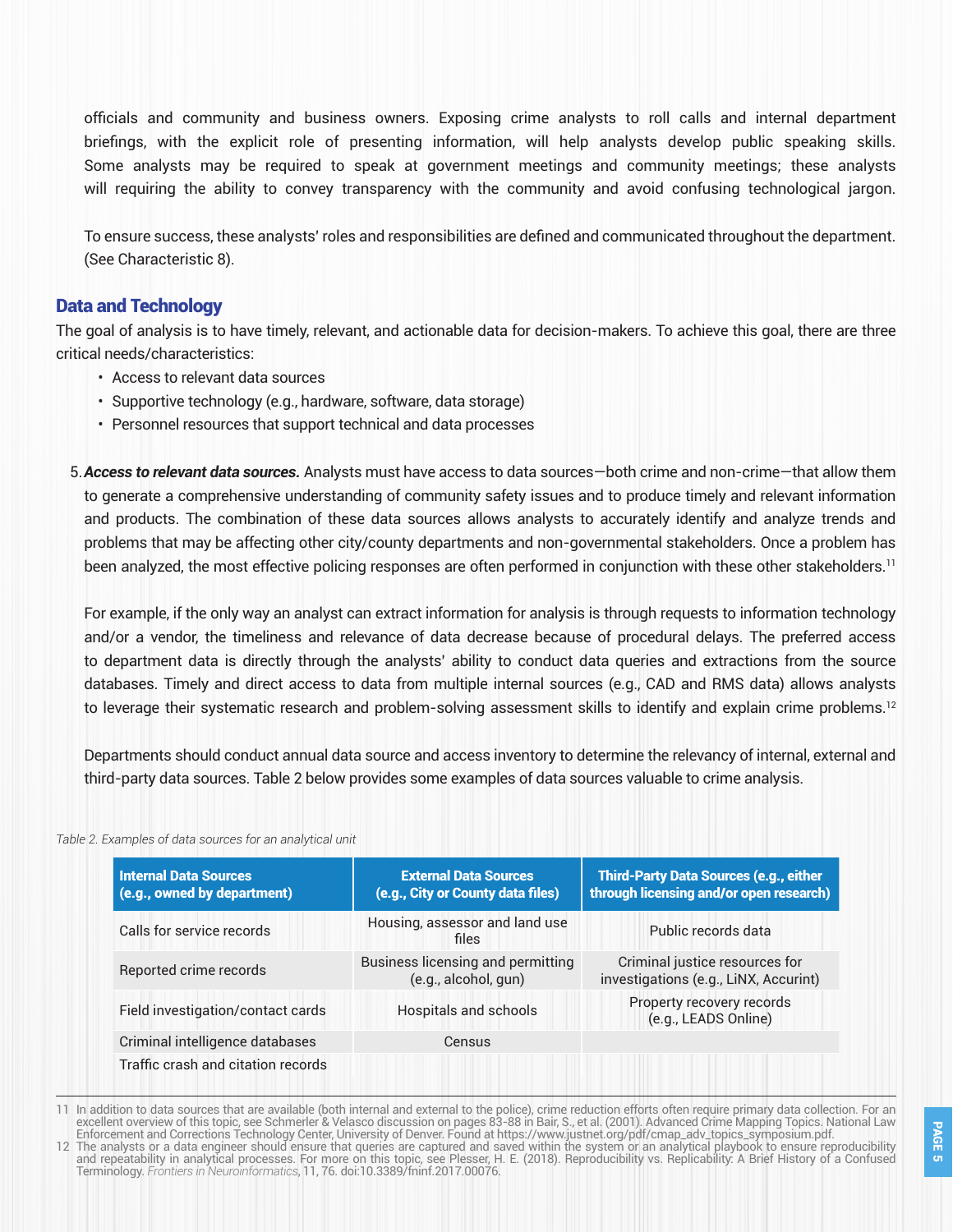6.*Supportive technologies.* The technology used to support the collection, storage, management, and analysis of data dictates different workflows and pace of analysis. Departments should evaluate the type of hardware, software, and data storage currently available and identify areas where technology planning could support more modern or robust features (e.g., cloud

analytics).13 The technical system requirements of analytical software (e.g., SPSS, Qlik, Power BI, Tableau) and/or supporting platforms (e.g., ArcGIS) will also dictate the hardware needed by analysts to support running multiple applications and/or working with large, complex data sets. Analyst workstations often require more powerful central processing units and higher capacity of memory than the department's standard-issue laptops have.

7. *Personnel resources to support technical and data processes.* Part of enhancing a department's analytical capacity is improving data quality and management practices. This includes the field or form normalization within CAD and RMS (e.g., limiting numerical characters for zip codes, address verification, geocoding) to improve the accuracy of collected information. These process improvements may require a database administrator, software

Some analysts have developed more technical skills to provide this support within a unit. For example, the Fayetteville (NC), Police Department has technical support personnel within their Crime Information Center because of its involvement in developing systems applications and other software packages that have systemized its data collection, processing, and reporting. Another example is the Sonoma County (CA) Sheriff's CAU's development of a web portal to provide access to city, county, and state data systems that allows sworn personnel to do their own information retrieval.

programmer, or data engineer to adjust codes, lists, or other field variables. Personnel to support these efforts may be found within the city or county information technology resources, third-party vendors, or through consultant contracts.

### **Sustainability**

Once a department has in place the structure, data, technology, and personnel, what else should it consider moving forward? 8.*Marketing the unit.* It is important not only for executives and command staff to see the value of a CAU but for all personnel within the department (e.g., patrol, records, detectives, crime prevention specialists) to be made fully aware of how crime analysis can support their functions. The department needs to be

Initially, the department should conduct an assessment of current perceptions. Many officers either are not aware of the value or what crime analysis means or, even worse, they have a negative perception based on experience. It is common for agencies without a unified vision and voice for their analytical unit to have officers within police units view crime analysis as only for command staff. Furthermore, based on officers' experience seeking an analyst's input and not receiving the requested information, they may not seek assistance again.

proactive and have a communications plan for marketing the new and/or enhanced crime analysis functions.

Once an agency has an understanding of its current situation and gaps in communication, as well as plans for moving forward, developing an internal communication plan will ensure that all department personnel are aware of what crime analysis does and does not do. An internal communication plan can best be achieved through multiple channels, e.g., by analysts attending patrol briefings, investigative and specialty unit meetings, and by creating an intranet portal focused on crime analysis. Also important is a feedback loop from your customers (e.g., periodic user experience surveys or a bulletin board) can help sort out what is working and what is not is.

13 Reference discussions on technology in Harris, Matthew, et al. (2013). *RMS Technical Requirements for Crime Analysis.* International Association of Crime Analysts, and Hollywood, John et al. (2015). *High Priority Information Technology Needs for Law Enforcement.* RAND Corporation.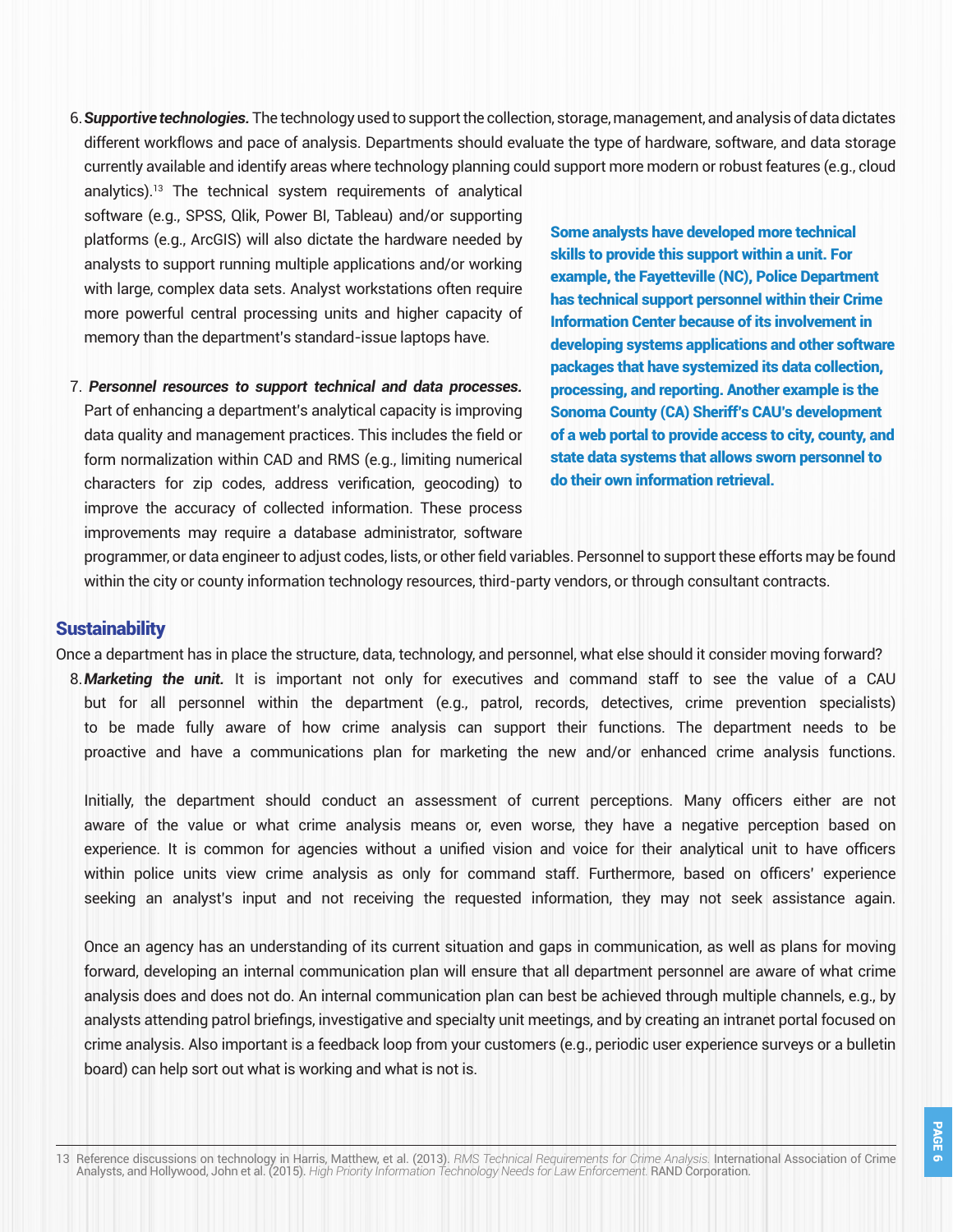9.*Enhancing your analytical capacity.* Over time, a department's crime analysis capacity should grow based on staff's knowledge, technical capabilities, training, and exposure to advancements in the field. This growth will determine how to best use these resources to provide analytic support across the organization. Investing in current resources through professional development training and learning opportunities is essential for the sustainability and enhancement of the department's efforts. Professional development plans for analysts is critical to stay current on techniques, application of theory, and lessons learned from the field. Professional development sessions may be classroom or conference training, online classes or webinars, or reading. People have different learning styles, and some may be able to watch a webinar or take a class online, whereas others need the structure and interaction of a classroom.

Encouraging and providing opportunities for analysts to network with other policing, criminal justice, government, and community-based organizations is also important. Crime analysts should be networking

### CITY HIGHLIGHT **RESEARCH PARTERS**

Miami (FL) Police Department (MPD) began their crime analysis enhancements using a BJA Smart Policing grant. MPD evaluated their current analytical capacity, data and tools, and recognized change was needed. In addition to receiving crime analysis fundamentals and problem analysis training, the research partner embedded two graduate students within the CAU to enhance data processing and application of crime theory and police responses. A summary of the changes from the researchers' perspective can be found in [this article.](https://academic.oup.com/policing/article-abstract/doi/10.1093/police/paz044/5532087)

on a regular basis, and not solely with other analysts. Networking might be with an organization that works on the crime problem or with technical personnel such as GIS or urban planning professionals.

Further enhancing the department's capacity, if not through establishing new requirements, may require developing partnerships to augment current resources and maximize department efforts. Below are a few examples:

- Volunteers can monitor camera systems, process traffic citations, or create analysis tools and produce regular maps and reports. Many volunteers are well educated and eager to assist. Some may be retirees from analytic professions who can bring new skills and insights.
- Interns can supplement both day-to-day activities and one-time projects. They should be selected based on their skills, abilities, and interests. Some can provide data entry assistance, others with technical or analytic skills can provide a higher level of support. These individuals may be recruited through professional organizations or academic institutions based on paid or unpaid requirements.
- Light duty personnel can augment data entry or specific analytical projects temporarily. Some agencies have employed these personnel to assist with evaluating online reporting data (e.g., crime solvers, property or identify theft reports) for trends in property crimes or identify theft cases.
- Research partners can collaborate on both applied policing efforts and evaluations. Although it is valuable to partner with local researchers, it is more important to find the person with experience on that topic and/or who has worked on the department's specific policing issue. Researchers can also provide a higher level of rigor to evaluate both crime reduction efforts and program effectiveness, which may benefit the department's future requests for funding and/or capacity building.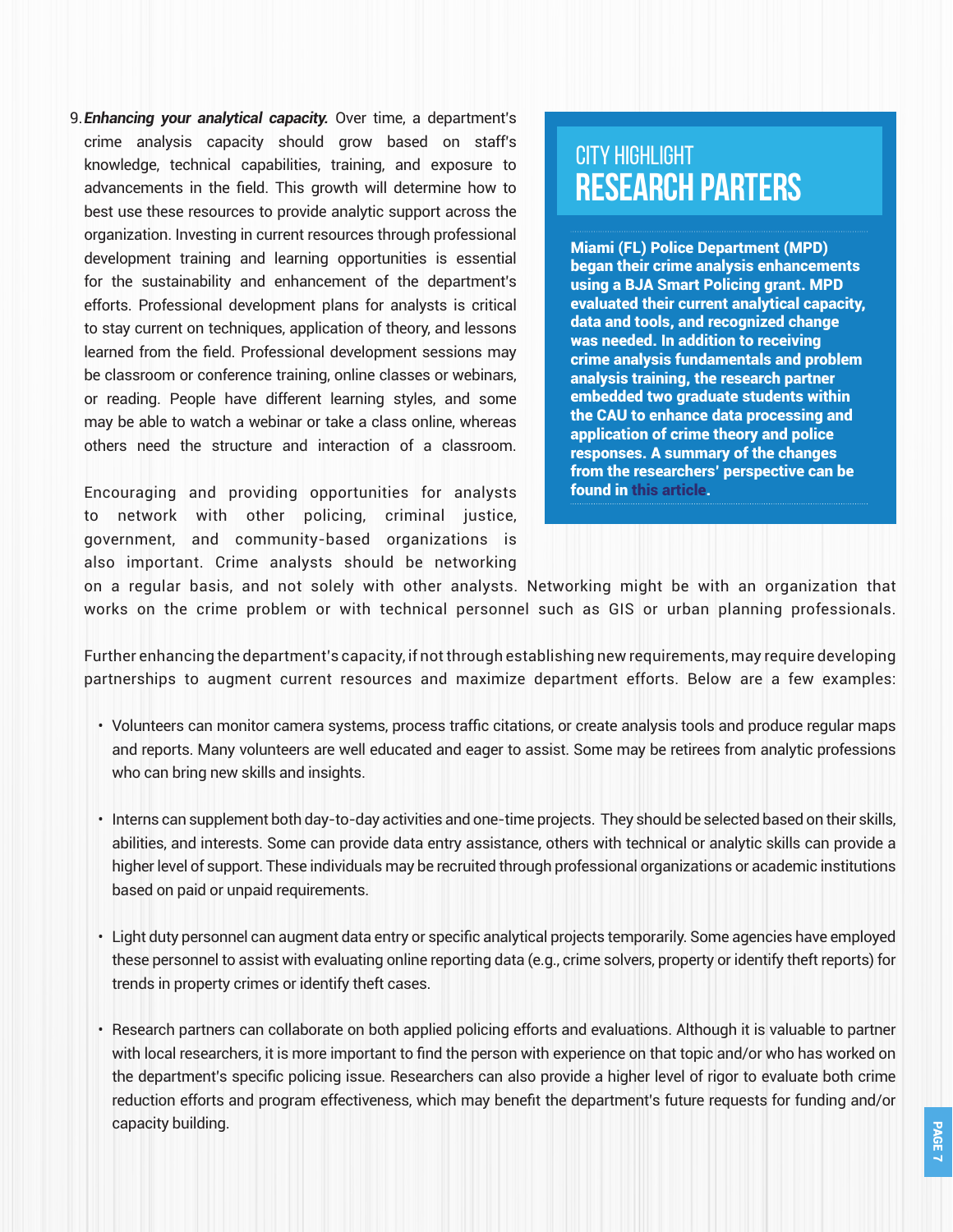# **Additional resources on enhancing crime analysis capacity**

- **[BJA Analysis Toolkit](https://it.ojp.gov/AT)**
- **[International Association of Crime Analysts](https://iaca.net/)**
- **[Center for Problem-Oriented Policing](https://popcenter.asu.edu/)**
- **[BJA Public Safety Partnership Crime Analysis Community of Practice](https://www.nationalpublicsafetypartnership.org/clearinghouse/Content/ResourceDocuments/CoPAppoachConceptPaper%2020180112%20Final%20508.pdf)**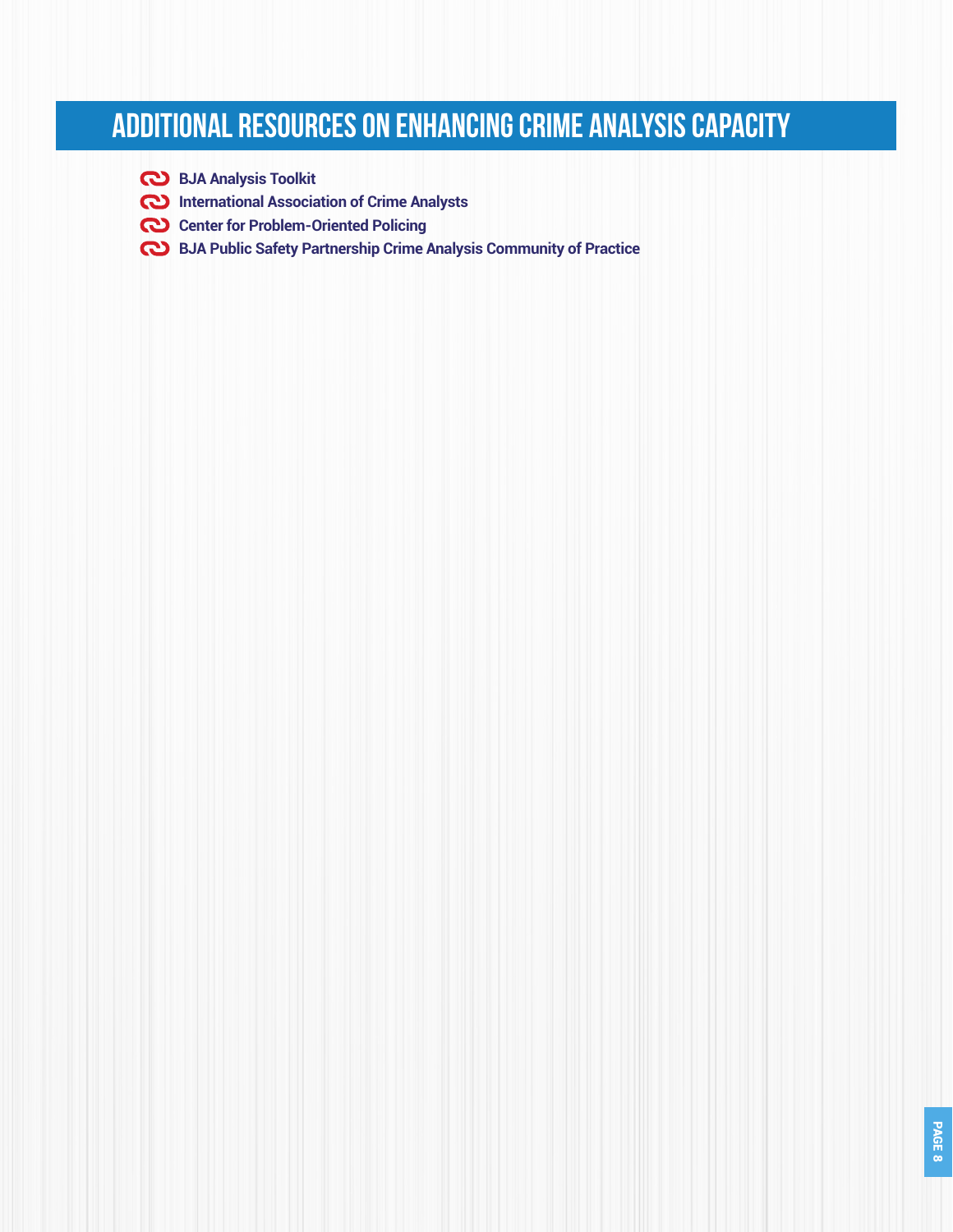### **National Public Safety Partnership City Highlight – Tulsa (OK) Police Department**



In March 2019, Tulsa (OK) Police Department (TPD), a 2018 PSP site, requested an assessment of their crime analysis capabilities via BJA's National Training and Technical Assistance Center (NTTAC).1 Using the assessment report as a guide, as well as an educational summit held in November 2019 for TPD and stakeholders, TPD is implementing change. The following describes background on TPD's crime analysis capacity, recommendations provided for leadership, steps taken to enhance their crime analysis capacity, and future plans for change.

The City of Tulsa has approximately 400,000 residents across 200 square miles. TPD is the primary law enforcement agency within the city with the mission "To apply all knowledge, skills and available resources by working in partnership with our community to provide quality service, protect life and property, prevent crime and resolve problems so people can live without fear in a safe environment." To achieve this mission, the PD has 808 officers working in Bureaus of Operations, Investigations, and Administrative.

As of 2019, TPD's crime analysis capacity was decentralized throughout all bureaus with a combination of civilian and sworn analysts (total number = 9). The Operations Bureau, with primary responsibility for patrol, hosts a civilian analyst within each patrol division. These analysts provided administrative support to the commander, as well as some tactical support to field officers. The Investigations Bureau hosted civilian analysts within the Detective Division and both sworn and civilian analysts in the Special Investigations Intelligence Unit. These analysts supported case research. Last, the Administrative Bureau hosts one sworn and one civilian analyst within headquarters responsible for executive-level and external statistical requests.

All analysts reported to sergeants in their respective divisions. Similar to most agencies without a unified vision for the use of analysis, most of the analysts' tasks involve case support or administrative reporting. The types of products, level of sophistication, and use of data varied widely across personnel (based largely on the understanding of analytic value by the requestor and skills and abilities of the analyst). Several sergeants and detectives also performed some analysis or developed basic crime statistics.

TPD uses a variety of data as well as analysis-related software programs and tools, most of which are common to police throughout the country. The City of Tulsa IT supports TPD for technology management and application development, both internal as well as for the public.

The assessment provided recommendations to enhance TPD's analytical structure, use and access of data and technology, and sustainability of crime analysis. TPD leadership evaluated these recommendations and used them to develop implementation plans within their current and potential resources. The following summarizes these recommendations and provides initial steps taken by TPD in implementation.<sup>2</sup>

This assessment was performed by Julie Wartell of the Problem Analysis Group. Ms. Wartell is a subiect matter expert with BJA's Crime Analysis on Demand initiative and brings both domestic and international perspectives to the use of analysis within policing.

2 These recommendations may apply to several agencies. Implementation strategies will vary according to agency size, resources, expertise, and leadership priorities.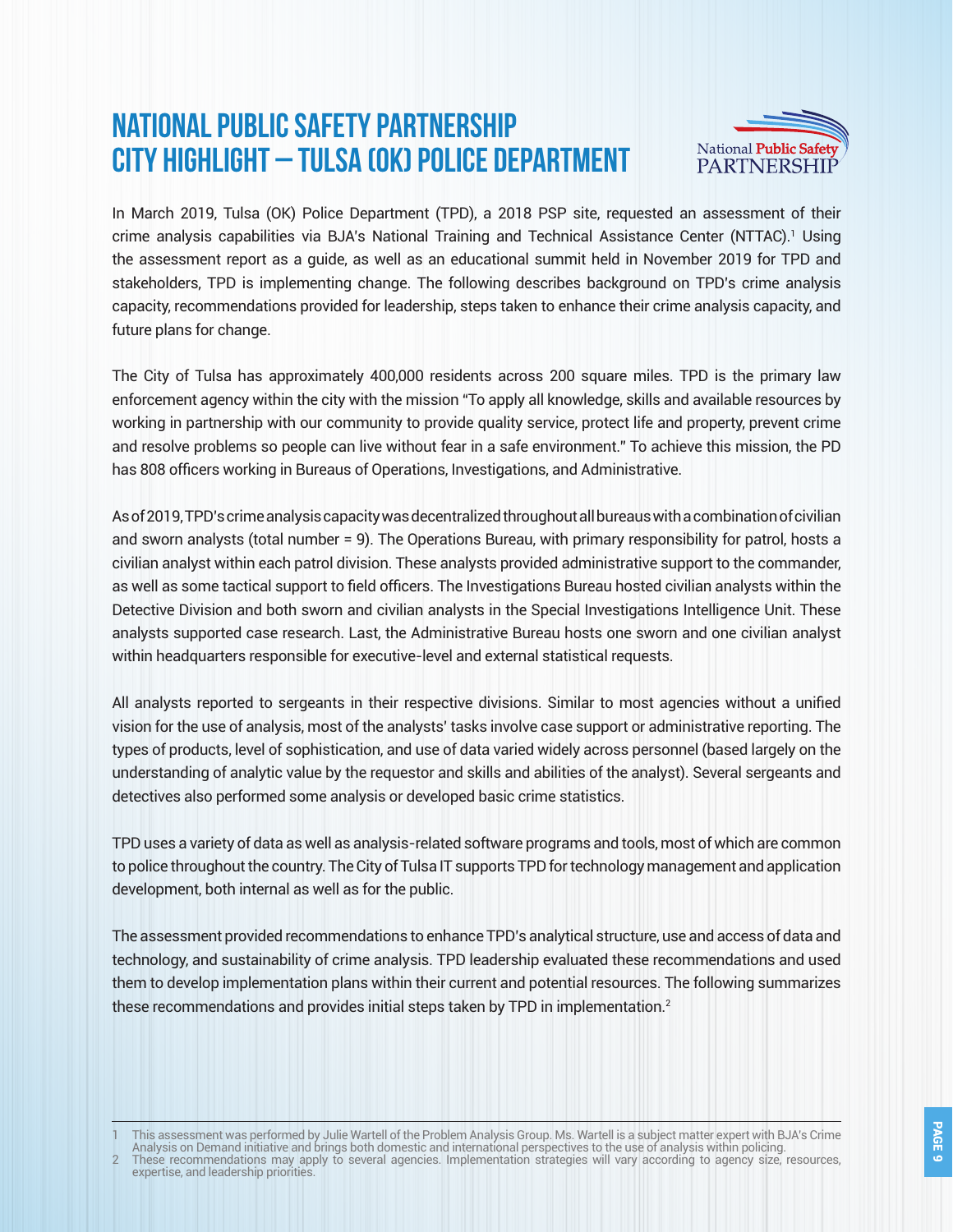### Organizational Recommendations

- Create a centralized or hybrid structure for crime analysis
- Develop a crime analysis career track

*TPD Organizational Strategy:* In January 2020, TPD moved to a centralized CAU under the direction of the crime lab director. TPD leadership felt that moving to a centralized unit under a civilian manager would be the most effective way of implementing other changes related to consistency of analysis processes and products, professional development of analysts, developing policies, and effectively supporting the entire organization.

### Data & Technology Recommendations

- Include crime analysis in information technology purchases/implementations
- Automate regular maps and reports
- Evaluate the use of current and potential analysis tools and products
- Develop user-friendly mapping and analysis tools
- Create a data warehouse/portal
- Produce a list of crime analysis data and products
- Increase the types of data used regularly and supplement analysis with data beyond traditional, internal ones

*TPD Data & Technology Strategy:* TPD has begun the process of evaluating their current data, technology, and tools to determine a more efficient and effective way of getting crime statistics and crime analysis reports disseminated within the department and to the public. This will likely include the automation of some crime statistics through the implementation of customized dashboards co-developed with City IT, as well as other analytical processes.

### Sustainability Recommendations

- Provide a variety of products to assist with both tactical and strategic/problem analysis
- Supplement crime analysis with volunteers and interns
- Provide training for analysts
- Market crime analysis to all personnel, including patrol, detectives, and command staff
- Use crime analysis for assessments of crime reduction efforts
- Expand partnerships with external academic institutions/researchers
- Identify and use grants and other funding resources for crime analysis
- Participate in relevant associations and network with other crime analysts

*TPD Sustainability Strategies:* As a key component of this shift, TPD held a one-day summit to educate managers, analysts, and other stakeholders on the value of crime analysis, the reason for internal changes, and how the changes will occur. This summit allowed TPD leadership to share their long-term vision for enhancing the use of data within the department. It also provided an opportunity for stakeholders to engage with the TPD to clarify needs and further understand the direction of the department. Similar sessions may be developed in the future as TPD continues to implement changes.